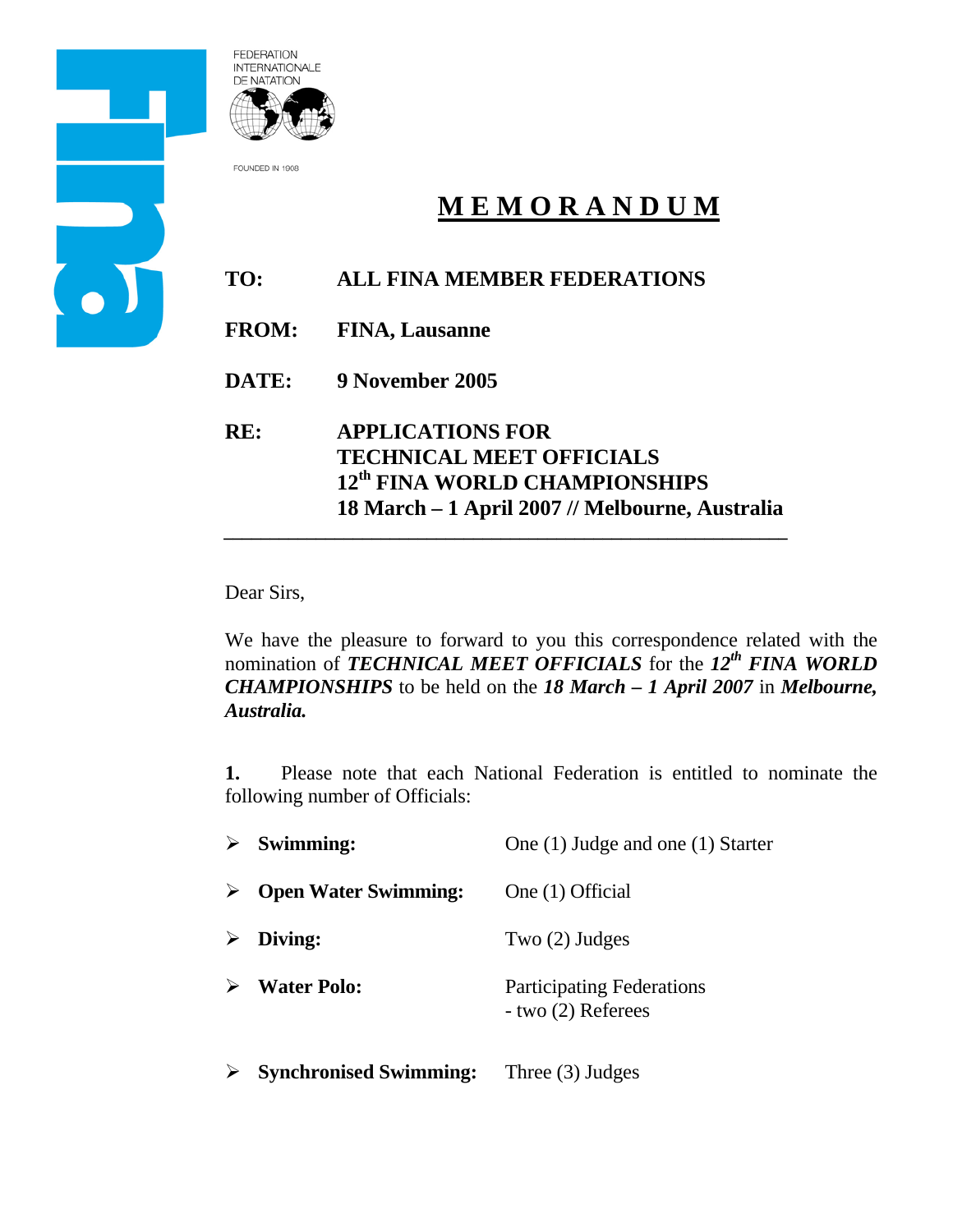



FOUNDED IN 1908

**2.** All Technical Meet Officials shall be nominated only from among those listed on the relevant FINA International List of Officials, namely:

#### ¾ **Swimming:**

FINA Swimming Officials Lists N° 13 & 14

¾ **Open Water Swimming:** FINA OWS Officials Lists  $N^{\circ}$  5 & 6

# ¾ **Diving:**

FINA Diving Judges List 2006 - "A" Category

### ¾ **Water Polo:**

- FINA Water Polo Referees List 2006;
- Water Polo Referees who have attended or will attend and have passed the exam of the FINA Water Polo School for Referees.

#### ¾ **Synchronised Swimming:**

FINA Synchronised Swimming Judges List 2006 – "A" Category

**3.** From the names submitted by the National Federations, FINA will select the following number of Officials:

### ¾ **Swimming**

| <b>Host Federation:</b>   | one (1) Starter $\&$ eight (8) Judges        |
|---------------------------|----------------------------------------------|
| <b>Other Federations:</b> | one (1) Starter $\&$ twenty-five (25) Judges |

### ¾ **Open Water Swimming**

| <b>Host Federation:</b>   | three $(3)$ Timekeepers<br>three $(3)$ Finish Judges<br>one (1) Starter<br>one (1) Halfway Turn Judge |
|---------------------------|-------------------------------------------------------------------------------------------------------|
| <b>Other Federations:</b> | one (1) Escort Boat Judge per athlete (25km events)<br>twelve (12) Officials                          |